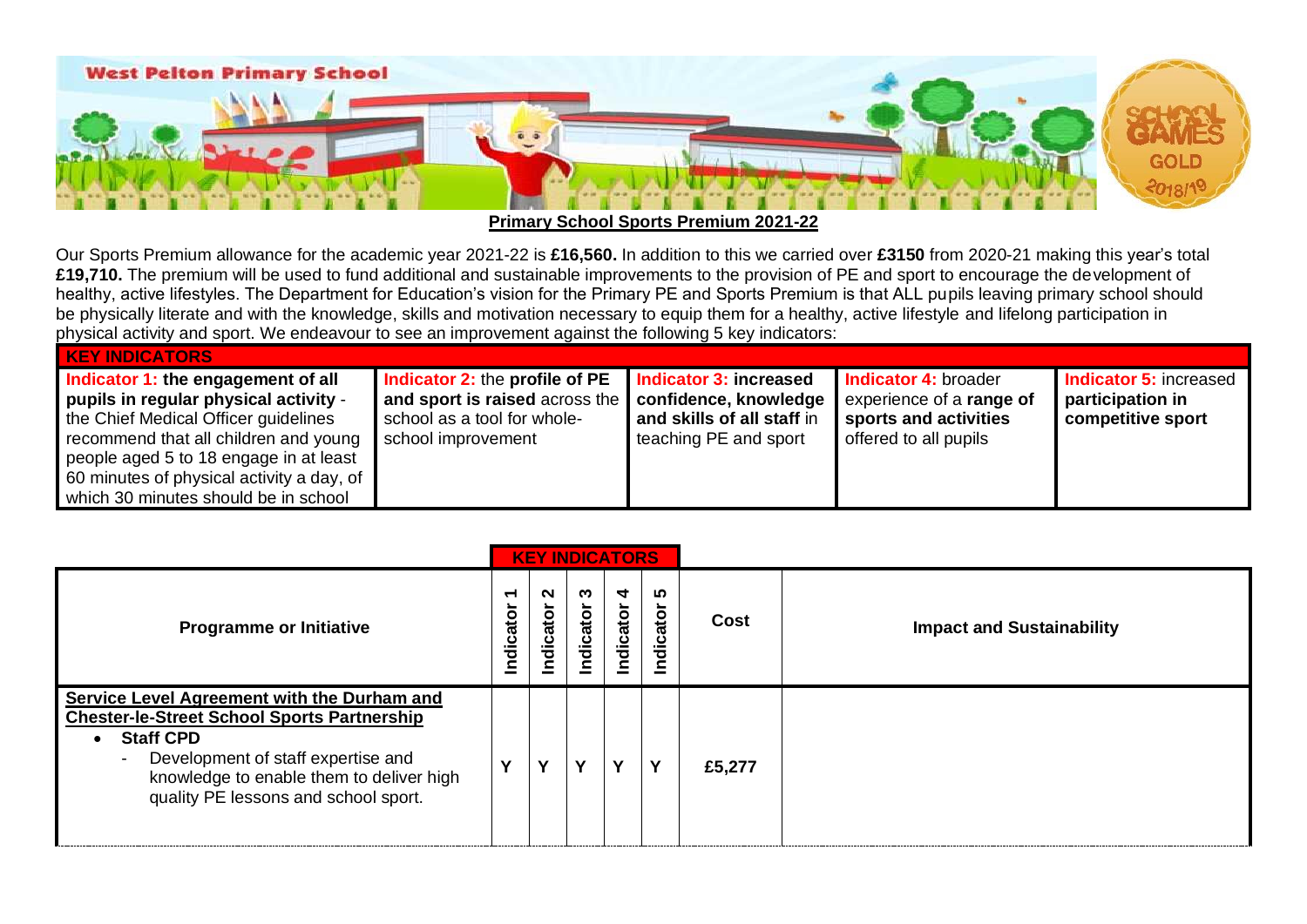| Inter-school competitions and festivals<br>A wide variety of competitions and festivals<br>encouraging participation and excellence in<br>sport.                                                                                                                      | Y | Y |   | Y | Y |                                                                                                                                     |
|-----------------------------------------------------------------------------------------------------------------------------------------------------------------------------------------------------------------------------------------------------------------------|---|---|---|---|---|-------------------------------------------------------------------------------------------------------------------------------------|
| <b>Strategic support for HT and PE Subject</b><br>Leader<br>working with a PE Specialist to strategically<br>plan and ensure that PE, sport and physical<br>activity is high quality and meets the needs<br>of the pupils in the school.                              |   | Ý | Y |   |   | PE subject leader has attended all School Sport<br>Partnership meetings across the year.                                            |
| <b>Gifted &amp; talented support</b><br>Opportunities for Year 5 and Year 6 to<br>develop their sporting potential.                                                                                                                                                   | Y |   |   | Y |   |                                                                                                                                     |
| <b>Online PE and sport resources</b><br>Teaching and coaching resources to<br>enhance the delivery of PE and school<br>sport.                                                                                                                                         |   | Ý | Y |   | Y |                                                                                                                                     |
| Access to Active Bursts videos for the full<br>academic year (minimum of 15 routines) to<br>be accessed through the SSP website.<br>Access to fun physical activity sessions<br>than can be done in classrooms/hall to<br>encourage students to be physically active. | Y |   |   | Y |   |                                                                                                                                     |
| Judo programme<br>A taster session for all pupils in the school<br>with links to a community club.                                                                                                                                                                    | Y |   |   | Y |   |                                                                                                                                     |
| <b>Intra-School Competitions and Personal</b><br><b>Best Challenges</b><br>An online resource which provides<br>competitive opportunities within school and<br>for individuals.                                                                                       | Y |   |   | Y | Y |                                                                                                                                     |
| 12 hours of Nursery/EYFS curriculum<br>support from a PE Specialist.<br>Development of staff expertise and<br>knowledge to enable them to deliver high<br>quality PE lessons and school sport.                                                                        | Y |   | Y | Y |   | Year<br><b>Number</b><br>group of<br>of<br>children<br>children<br>Nursery<br>boys<br>girls<br>12<br>Reception<br>6 girls<br>6 boys |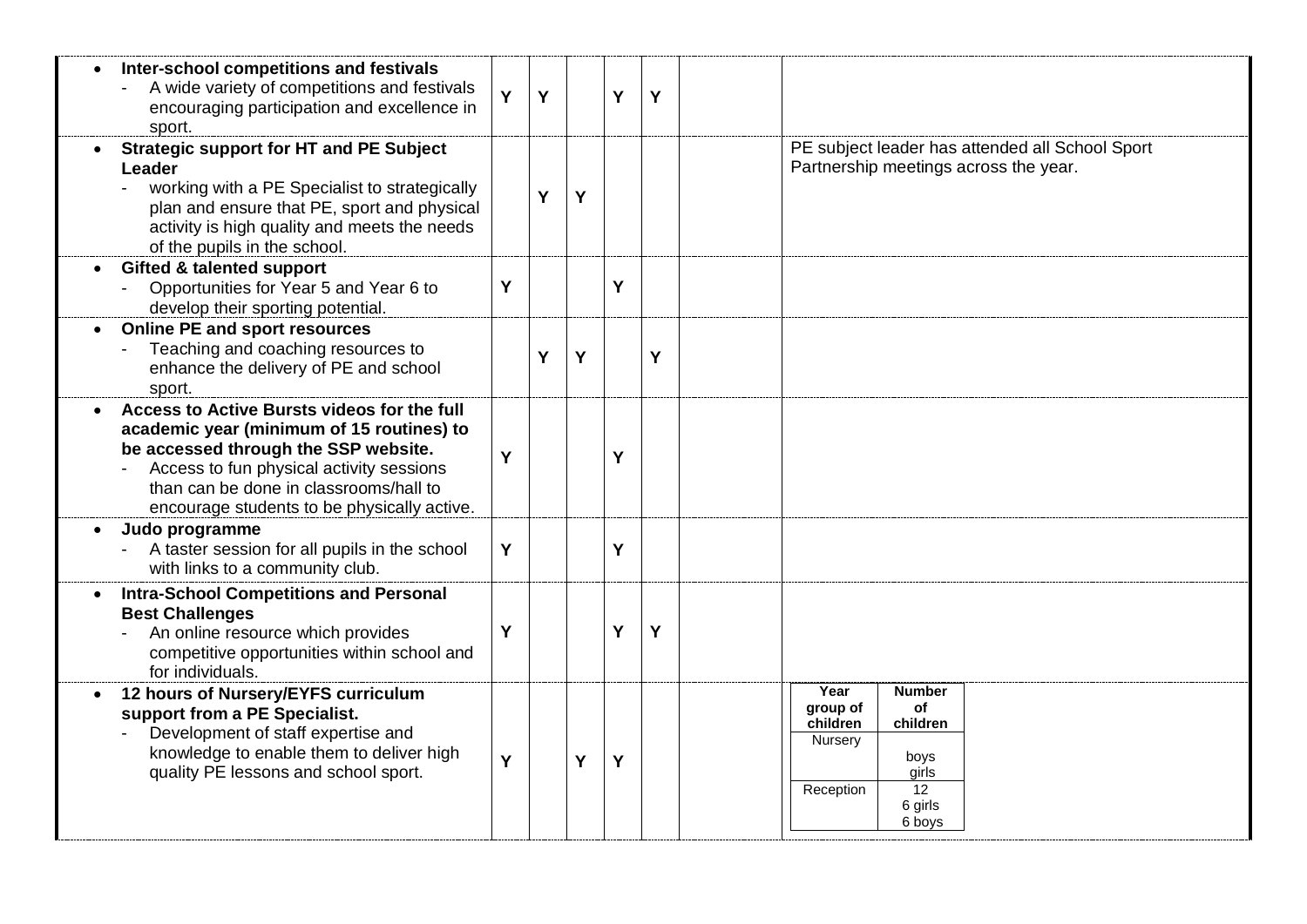|                                                                            |   |   |   |   |                                   |                                  | Nursery staff also received weekly curriculum planning |
|----------------------------------------------------------------------------|---|---|---|---|-----------------------------------|----------------------------------|--------------------------------------------------------|
|                                                                            |   |   |   |   | support to develop provision.     |                                  |                                                        |
| Inter-house sports programme<br>$\bullet$                                  |   |   |   |   | <b>Inter House</b><br>competition | Year group of<br>children        | <b>Number of children</b>                              |
| Comprising 5 x half day competitions in                                    |   |   |   |   | Autumn 1                          | Whole School                     | KS1 and                                                |
| school which will be organised and                                         |   |   |   |   | Bean bag                          |                                  | reception/nursery                                      |
| delivered by SSP staff. All results will be                                |   |   |   |   | challenge                         |                                  | 39 children                                            |
| collated by SSP staff for the school.                                      |   |   |   |   |                                   |                                  | 17 girls                                               |
|                                                                            |   |   |   |   |                                   |                                  | 22 boys                                                |
|                                                                            |   |   |   |   |                                   |                                  | KS2 35 children                                        |
|                                                                            |   |   |   |   |                                   |                                  | 16 girls                                               |
|                                                                            | Y | Y | Y | Y |                                   |                                  | 19 boys                                                |
|                                                                            |   |   |   |   | Autumn 2                          | KS <sub>2</sub>                  | 35 children                                            |
|                                                                            |   |   |   |   | <b>Cross Country</b>              |                                  | 16 girls                                               |
|                                                                            |   |   |   |   |                                   | KS <sub>2</sub>                  | 19 boys<br>35 children                                 |
|                                                                            |   |   |   |   | Spring 1<br>Net Bounce            |                                  | 16 girls                                               |
|                                                                            |   |   |   |   |                                   |                                  | 19 boys                                                |
|                                                                            |   |   |   |   | Spring 2                          |                                  |                                                        |
|                                                                            |   |   |   |   | Dodgeball                         |                                  |                                                        |
|                                                                            |   |   |   |   |                                   |                                  |                                                        |
| <b>Summer Fun Run</b><br>$\bullet$                                         |   |   |   |   |                                   |                                  |                                                        |
| Fun run with physical activities built in with<br>$\overline{\phantom{a}}$ | Y | Y |   |   |                                   |                                  |                                                        |
| a summer theme.                                                            |   |   |   |   |                                   |                                  |                                                        |
| <b>Colour Run</b>                                                          |   |   |   |   | Year group of                     | Number of children               |                                                        |
| $\bullet$<br>Fun run with colour paint guns providing                      |   |   |   |   | children                          |                                  |                                                        |
| obstacles for pupils                                                       |   |   |   |   | Whole School                      | KS1 and                          |                                                        |
|                                                                            |   |   |   |   |                                   | reception/nursery<br>39 children |                                                        |
|                                                                            |   |   |   |   |                                   | 17 girls                         |                                                        |
|                                                                            | Y | Y |   |   |                                   | 22 boys                          |                                                        |
|                                                                            |   |   |   |   |                                   |                                  |                                                        |
|                                                                            |   |   |   |   |                                   | KS2 35 children                  |                                                        |
|                                                                            |   |   |   |   |                                   | 16 girls                         |                                                        |
|                                                                            |   |   |   |   |                                   | 19 boys                          |                                                        |
|                                                                            |   |   |   |   |                                   |                                  |                                                        |
| <b>Archery</b><br>$\bullet$                                                |   |   |   |   | Archery                           | Year group of<br>children        | Number of children                                     |
| Development of staff expertise and                                         |   |   |   |   | Spring 1                          | Year 3 and 4                     | 14                                                     |
| knowledge to enable them to deliver high                                   |   |   |   |   |                                   |                                  | 5 girls                                                |
| quality PE lessons and school sport.                                       |   |   |   |   |                                   |                                  | 9 boys                                                 |
|                                                                            |   |   |   |   |                                   | Year 5 and 6                     | $\overline{21}$                                        |
|                                                                            |   |   |   |   | Spring 1                          |                                  | 11 girls                                               |
|                                                                            |   |   |   |   |                                   |                                  | 10 boys                                                |
|                                                                            |   |   |   |   |                                   |                                  |                                                        |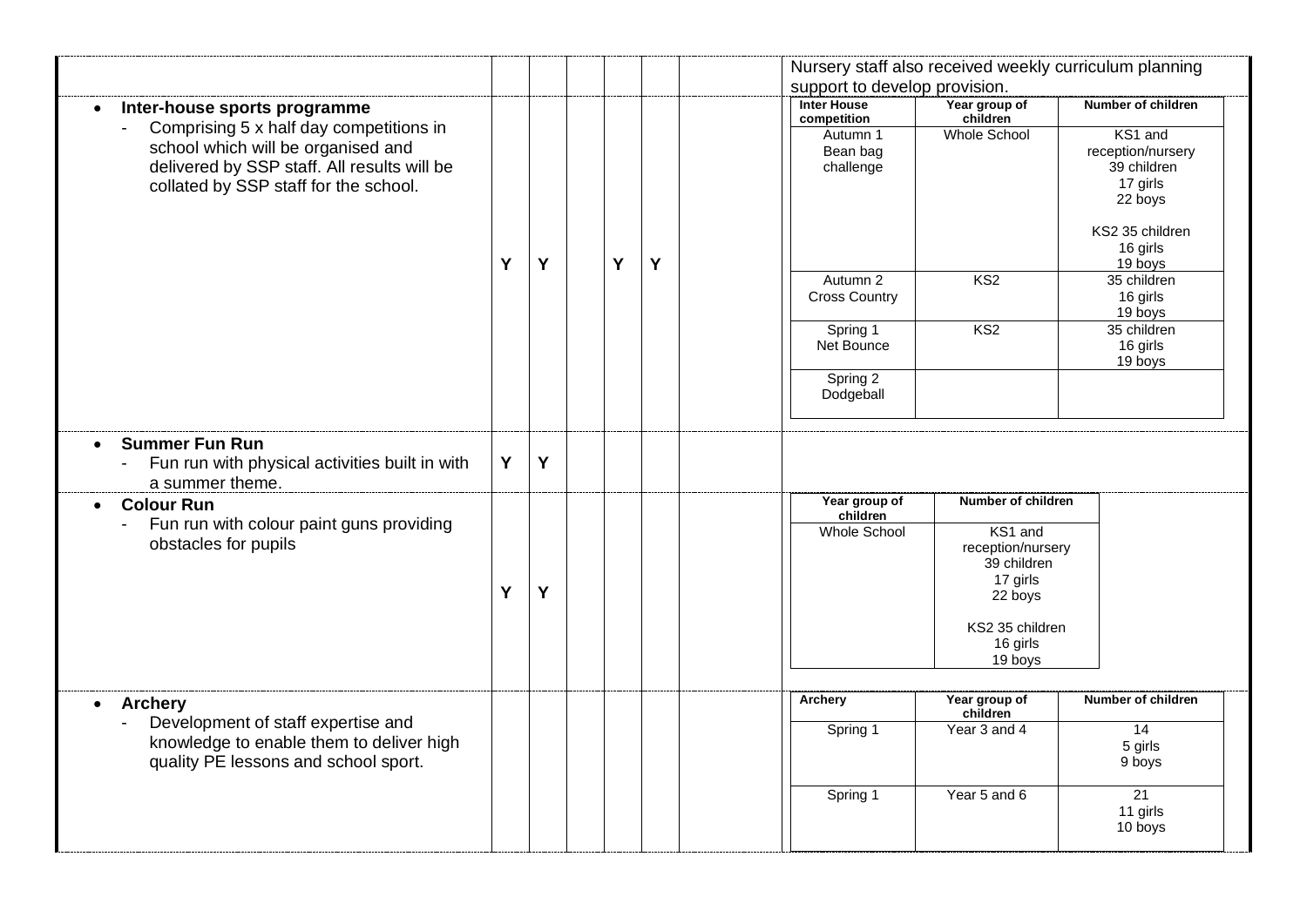| Quidditch<br>$\bullet$                                                                                                                                                                                                                                                                                                                                                                                 |   |   |   |   |       | Quidditch             | Year group of<br>children  | Number of children                     |
|--------------------------------------------------------------------------------------------------------------------------------------------------------------------------------------------------------------------------------------------------------------------------------------------------------------------------------------------------------------------------------------------------------|---|---|---|---|-------|-----------------------|----------------------------|----------------------------------------|
| Development of staff expertise and<br>knowledge to enable them to deliver high<br>quality PE lessons and school sport.                                                                                                                                                                                                                                                                                 | Y | Y | Y |   |       | Spring 1              | Year 3 and 4               | 14<br>5 girls<br>9 boys                |
|                                                                                                                                                                                                                                                                                                                                                                                                        |   |   |   |   |       | Spring 1              | Year 5 and 6               | 21<br>11 girls<br>10 boys              |
| A 'Zumba Kids' morning<br>$\bullet$                                                                                                                                                                                                                                                                                                                                                                    |   |   |   |   |       | Zumba Kids            | Year group of<br>children  | Number of children                     |
| Students get the opportunity to experience<br>different dance styles.                                                                                                                                                                                                                                                                                                                                  | Ý | Y | Y |   |       | Summer 2              | Year 3 and 4               | 14<br>5 girls<br>9 boys                |
|                                                                                                                                                                                                                                                                                                                                                                                                        |   |   |   |   |       | Summer 2              | Year 5 and 6               | $\overline{21}$<br>11 girls<br>10 boys |
| A morning 'Come Dance with Me' festival<br>$\bullet$                                                                                                                                                                                                                                                                                                                                                   |   |   |   |   |       | Come dance with<br>me | Year group of<br>children  | Number of children                     |
| Students get the opportunity to experience<br>different dance styles.                                                                                                                                                                                                                                                                                                                                  | Y | Y | Y |   |       | Summer 2              | Reception, year 1<br>and 2 | 26<br>14 girls<br>12 boys              |
| <b>Transport</b><br>$\bullet$<br>Transport to and from festivals and<br>competition events.                                                                                                                                                                                                                                                                                                            | Y |   |   | Y | £2000 |                       |                            |                                        |
| <b>Supply Cover</b><br>$\bullet$<br>To cover the PE Coordinator to attend<br>$\mathbf{L}^{\text{max}}$<br>termly meetings to increase subject knowledge.<br>To cover the PE Coordinator to have time<br>within school for curriculum monitoring and to<br>develop the role of Sports leaders.<br>- To cover staff allowing them the opportunity<br>to attend CPD sessions relating to PE and<br>sport. |   | Y |   |   | £2000 |                       |                            |                                        |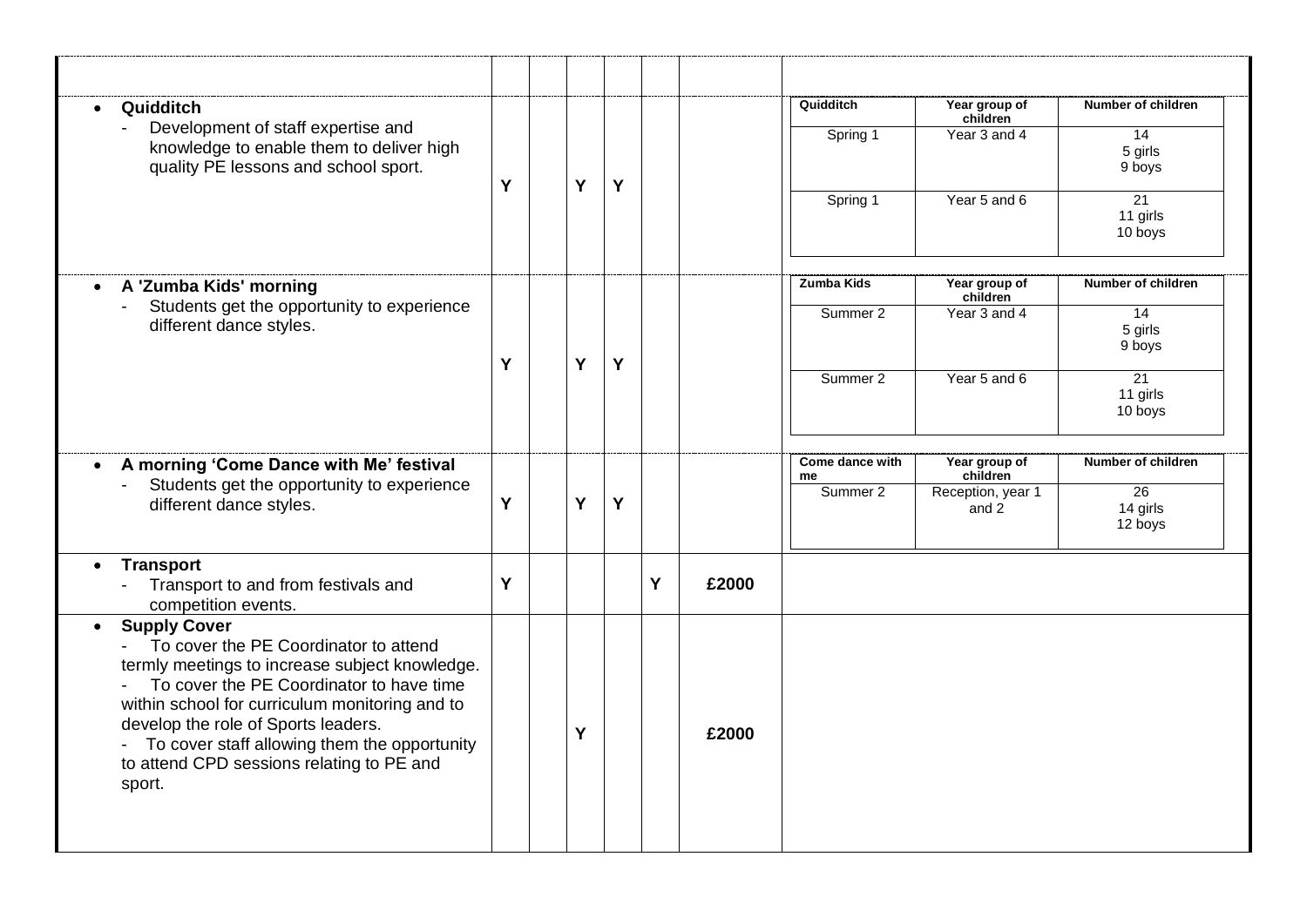| <b>Active Playgrounds</b><br>$\bullet$<br>Development of outdoor area to make<br>sustainable change to the way children play<br>and learn outside.                                                    | Y | Y |   | Y | £1000   |                                                                                  |                                                                   |                                                                                                                        |
|-------------------------------------------------------------------------------------------------------------------------------------------------------------------------------------------------------|---|---|---|---|---------|----------------------------------------------------------------------------------|-------------------------------------------------------------------|------------------------------------------------------------------------------------------------------------------------|
| <b>Complete PE (online resource)</b><br>$\bullet$<br>Subscription to an online resource called<br>Complete PE<br>Increased confidence, knowledge and<br>skills of all staff in teaching PE and sport. |   |   | Y |   | £634.50 |                                                                                  |                                                                   |                                                                                                                        |
| <b>Fun Fitness Festival</b><br>$\bullet$<br>Leadership training for SSOC crew and<br>then delivery of a fun fitness festival for<br>younger children                                                  | Y | Y |   | Y | £150    |                                                                                  |                                                                   |                                                                                                                        |
| Specialist afterschool coaching through AE<br>coaching<br>Supported by SSOC through the learn to<br>lead program                                                                                      |   |   |   |   |         | <b>After school Club</b><br>Autumn 1<br>Multi Sports<br>Autumn 2<br>Multi Sports | Year group of<br>children<br>KS <sub>2</sub><br>KS1 and reception | Number of children<br>KS2 25 children<br>10 girls<br>15 boys<br>KS1 and reception<br>20 children<br>7 girls<br>13 boys |
|                                                                                                                                                                                                       | Y | Y |   | Y | £975    | Spring 1<br>Athletics                                                            | KS <sub>2</sub>                                                   | KS2 25 children<br>11 girls<br>14 boys                                                                                 |
|                                                                                                                                                                                                       |   |   |   |   |         | Spring 2<br>Athletics                                                            | KS1 and reception                                                 | KS1 and reception<br>18 children<br>5 girls<br>13 boys                                                                 |
|                                                                                                                                                                                                       |   |   |   |   |         | Summer 1<br>Keep active                                                          | KS <sub>2</sub>                                                   | KS2 23 children<br>11 girls<br>12 boys                                                                                 |
|                                                                                                                                                                                                       |   |   |   |   |         | Summer 2<br>Keep active                                                          | KS1 and reception                                                 | KS1 and reception                                                                                                      |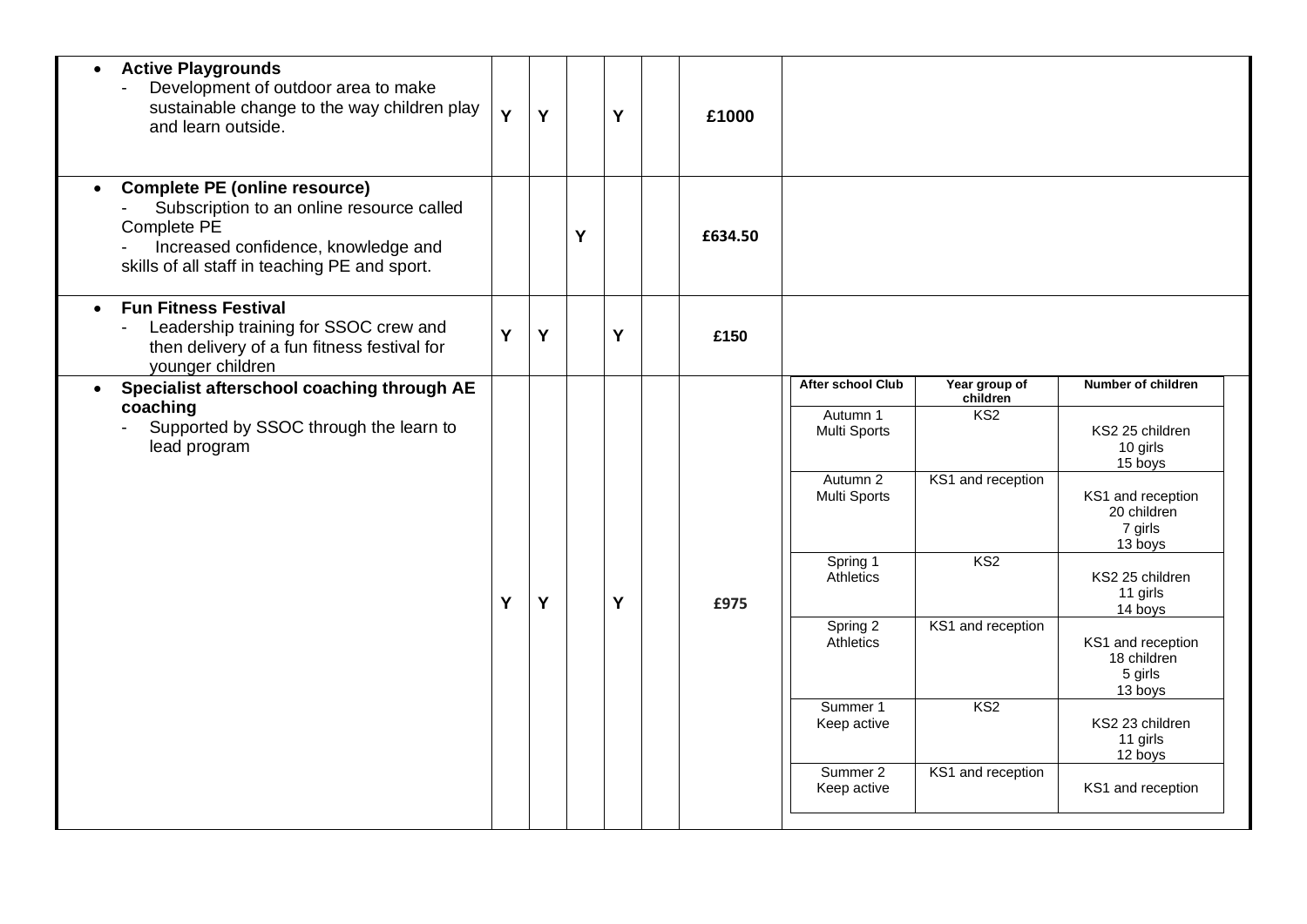| Specialist coaching through AE coaching<br>Curriculum Dance sessions in Autumn 1<br>and Spring 1                                                                            | Y | Y | Y | Y | £980   | <b>Dance Coaching</b><br>Autumn 1<br>Spring 1                              | Year group of<br>children<br>K <sub>S2</sub><br>KS1 and reception                       | Number of children<br>KS2 35 children<br>16 girls<br>19 boys<br>KS1 and<br>reception/nursery<br>39 children<br>17 girls<br>22 boys |
|-----------------------------------------------------------------------------------------------------------------------------------------------------------------------------|---|---|---|---|--------|----------------------------------------------------------------------------|-----------------------------------------------------------------------------------------|------------------------------------------------------------------------------------------------------------------------------------|
| Specialist coaching through AE coaching<br>Curriculum session in Summer term with a<br>lunch time club included                                                             |   |   |   |   | £1,020 | <b>Curriculum</b><br>coaching<br>Summer<br>Summer 1<br>Summer <sub>2</sub> | Year group of<br>children<br>Reception, year 1<br>and 2<br>Year 3 and 4<br>Year 5 and 6 | Number of children<br>26<br>14 girls<br>12 boys<br>14<br>5 girls<br>9 boys<br>21<br>11 girls<br>10 boys                            |
| Specialist coaching through AE coaching<br>$\bullet$<br>A 14-week Intervention Programme focused<br>around gross/fine motor skills, hand-eye<br>coordination                | Y | Y |   | Y | £840   | <b>Fundamental</b><br>movement<br>intervention<br>Spring term              | Year group of<br>children<br>Highlighted children<br>from reception to<br>year 6        | Number of children<br>18<br>16 girls<br>12 boys                                                                                    |
| Specialist coaching through AE coaching<br>A Street Games day during Sports week 2022<br>and support with sports day                                                        |   |   |   |   | £320   |                                                                            |                                                                                         |                                                                                                                                    |
| <b>Street Racket Session</b><br><b>LK Health and Wellbeing</b><br>Students get the opportunity to experience<br>an alternative sport session<br>CPD for all staff in school | Y | Y | Y | Y | £250   |                                                                            |                                                                                         |                                                                                                                                    |